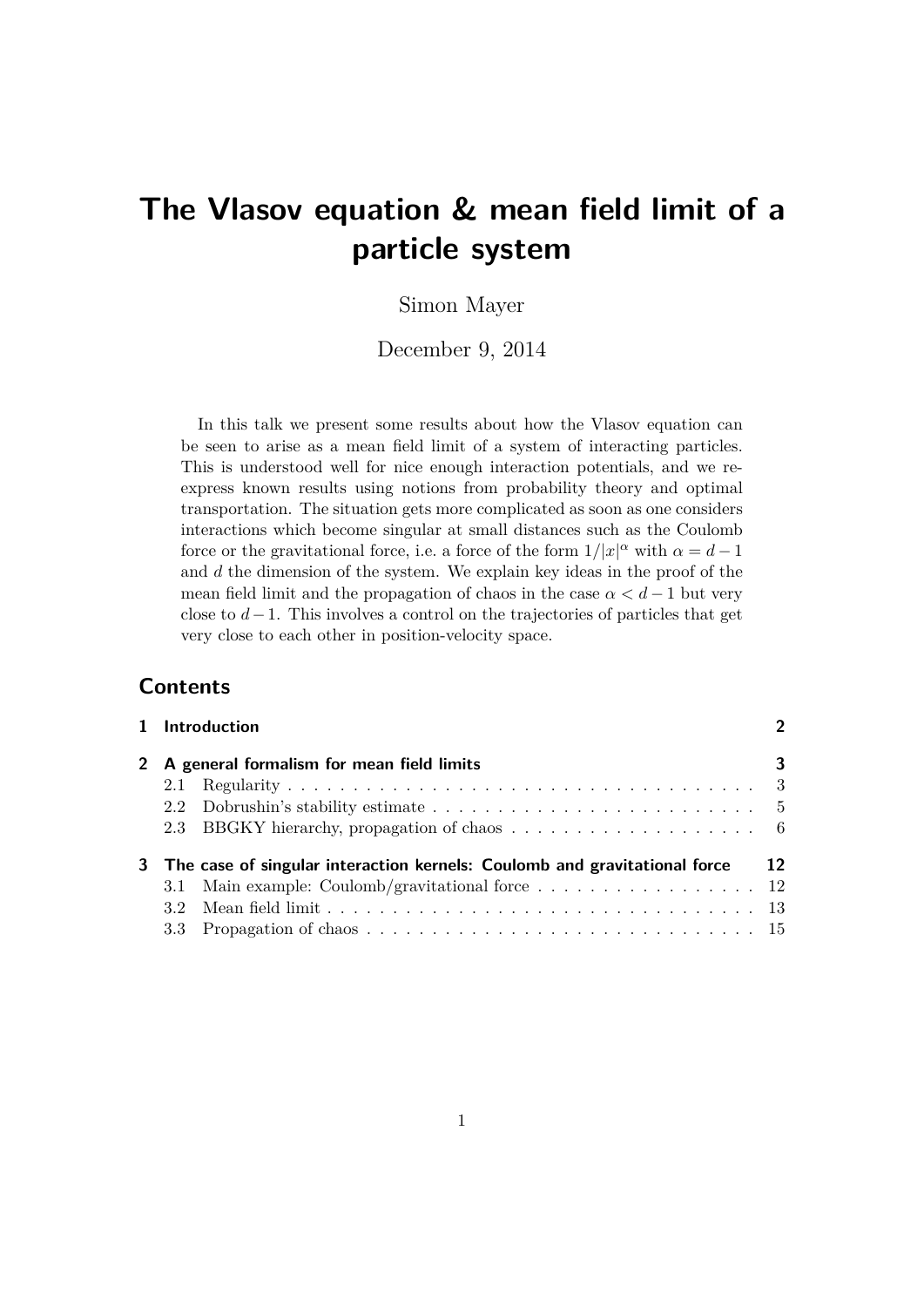# **1 Introduction**

In this talk we will take a closer look at the Vlasov-Poisson equation, which is a type of mean field evolution PDE. It is given by

$$
\begin{cases} \partial_t f(t, x, v) + v \cdot \nabla_x f(t, x, v) + E(t, x) \cdot \nabla_v f(t, x, v) = 0, & x, v \in \mathbb{R}^d, t \in \mathbb{R} \\ E(t, x) = \int_{\mathbb{R}^d} \rho(t, y) F(x - y) \, dy \\ \rho(t, x) = \int_{\mathbb{R}^d} f(t, x, v) \, dv. \end{cases} \tag{1}
$$

The unknown  $f = f(t, x, v)$  is the number density at time t of particles located at position x with velocity v and  $F(x)$  is the interaction force. We shall be primarily interested in how the Vlasov equation (1) can be derived as the limit of an *N*-particle system. Denote by  $X_i, V_i \in \mathbb{R}^d$  the position and velocity of the *i*-th particle. Assuming a two-body interaction, the system of ordinary differential equations governing the time evolution of the system is

$$
\begin{cases}\n\frac{dX_i}{dt} = V_i, & i = 1, \dots, N \\
\frac{dV_i}{dt} = \frac{1}{N} \sum_{j \neq i} F(X_i - X_j).\n\end{cases}
$$
\n(2)

This is just Newton's second law, with a rescaled force term. This is referred to as mean field scaling and comes from the following fact. Let us generalize the system of ODEs a bit and start from an unscaled system

$$
\frac{\mathrm{d}\hat{z}_i}{\mathrm{d}t} = \sum_{j \neq i} K(\hat{z}_i, \hat{z}_j)
$$

for  $\hat{z}_i \in \mathbb{R}^d$  and  $K : \mathbb{R}^d \times \mathbb{R}^d \to \mathbb{R}^d$  the interaction kernel. We want to choose a time variable  $\hat{t}$  such that  $\frac{d\hat{z}_i}{dt} = \mathcal{O}(1)$  for all *i* as  $N \to \infty$ . Assuming that each force term  $K(\hat{z}_i, \hat{z}_j) = \mathcal{O}(1)$ , we set  $\hat{t} = \frac{t}{N}$  $\frac{t}{N}$ . Then we have

$$
\frac{\mathrm{d}\hat{z}_i}{\mathrm{d}\hat{t}} = \frac{1}{N} \sum_{j \neq i} K(\hat{z}_i, \hat{z}_j).
$$

If we consider now this equation as our starting point and forget about the hats, we arrive at our desired mean field scaling.

The key idea for the mean field limit is the expected convergence of

$$
\frac{1}{N} \sum_{j \neq i} K(z_i, z_j) \to \int_{\mathbb{R}^d} K(z_i, z') f(t, dz')
$$

as  $N \to \infty$  when the  $z_i$  are distributed under the probability measure  $f(t, dz')$  (in some sense). Then we could replace the system of ODEs by

$$
\frac{\mathrm{d}z}{\mathrm{d}t} = \int_{\mathbb{R}^d} K(z(t), z') f(t, \mathrm{d}z')
$$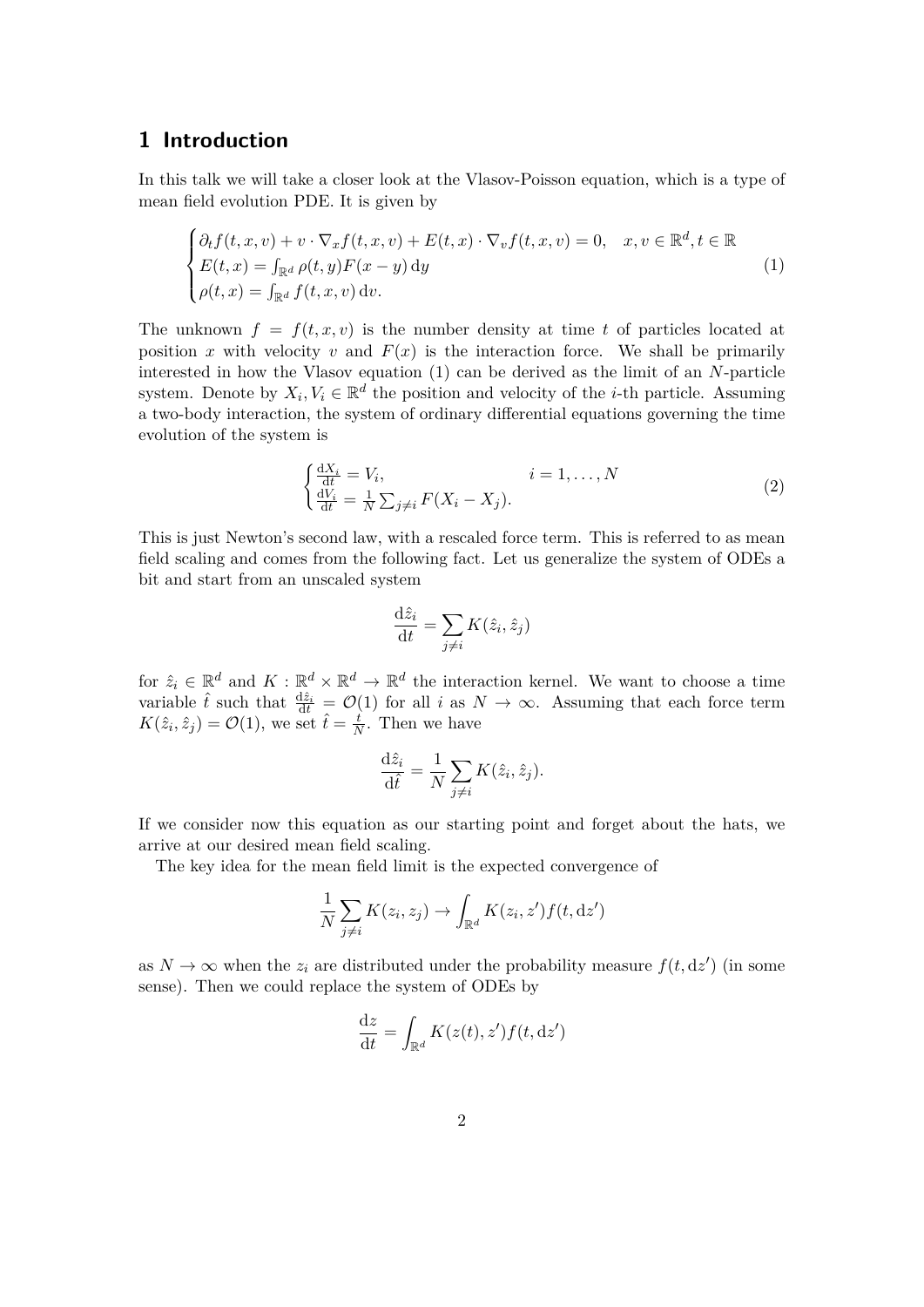which is the equation of characteristics of the mean field PDE

$$
\partial_t f + \text{div}_z(f \mathcal{K} f) = 0,
$$

where  $\mathcal{K}f(t, z) := \int_{\mathbb{R}^d} K(z, z') f(t, dz')$ . This equation is to be understood in the sense of distributions, since *f* is a priori only a Borel probability measure:

$$
\frac{\mathrm{d}}{\mathrm{d}t} \int_{\mathbb{R}^d} \phi(z) f(t, \mathrm{d}z) = \int_{\mathbb{R}^d} \mathcal{K} f(t, z) \cdot \nabla \phi(z) f(t, \mathrm{d}z)
$$

for each test function  $\phi \in C_b^1(\mathbb{R}^d)$ . To return from this general description to the Vlasov equation (1) given above, for  $z = (x, v) \in \mathbb{R}^6$  set

$$
K(z, z') = K(x, v, x', v') = (v - v', F(x - x')).
$$

The question of the mean field limit is interesting mainly for two reasons. Firstly, one would gain a justification of the validity of the Vlasov equation and secondly, it would have practical applications for numerical simulations: Knowing that the discrete ODE model will converge to the continuous PDE we can simulate the ODE model with much fewer particles than the actual system possesses, dictated of course by the rate of convergence obtained.

In section 2, we present a general formalism to describe mean field limits that is valid for any mean field PDE with smooth (nice enough) interaction force. We derive a stability estimate for two different solutions of the mean field PDE and this enables us to derive the mean field limit which was formally described above.

In section 3 we look at more singular interactions that are related more closely to physically relevant interactions such as the Coulomb/gravitational force.

## **2 A general formalism for mean field limits**

#### **2.1 Regularity**

For each *N*-tuple  $Z_N = (z_1, \ldots, z_N) \in (\mathbb{R}^d)^N$  we define the empirical measure

$$
\mu_{Z_N}:=\frac{1}{N}\sum_{k=1}^N\delta_{z_k},
$$

where  $\delta_{z_k}$  is the Dirac measure at position  $z_k$ .

Given a function  $K \in C^1(\mathbb{R}^d \times \mathbb{R}^d, \mathbb{R}^d)$ , we define the integral operator K by acting on the probability measure  $f(t, dz)$  as

$$
\mathcal{K}f(t,z) := \int_{\mathbb{R}^d} K(z,z')f(t,\mathrm{d}z').
$$

**Theorem 1** *Assume that the interaction kernel*  $K \in C^1(\mathbb{R}^d \times \mathbb{R}^d, \mathbb{R}^d)$  *satisfies* 

*1. K is skew-symmetric, i.e.*  $K(z, z') + K(z', z) = 0$  *for all*  $z, z' \in \mathbb{R}^d$ ,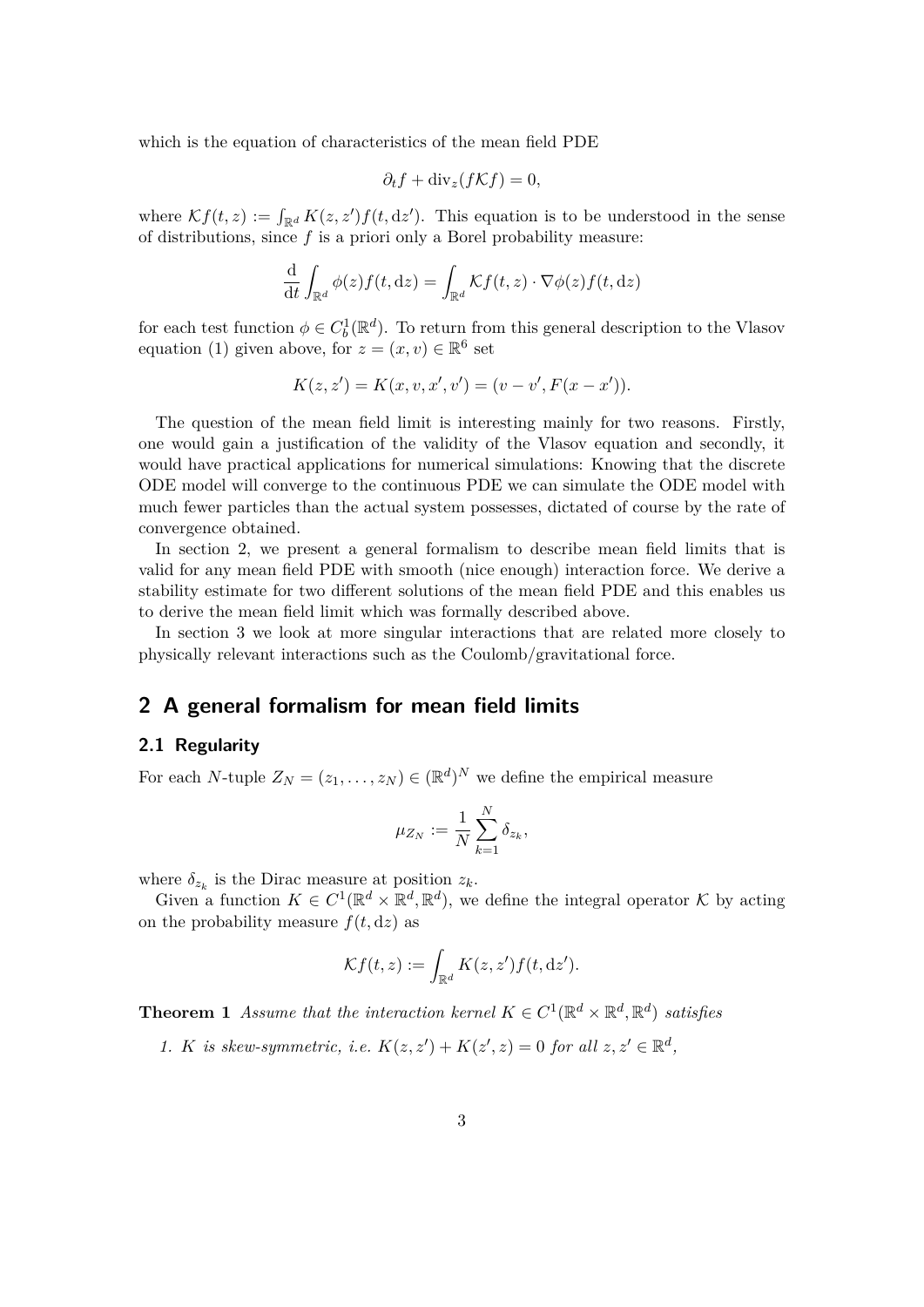2. *K* has bounded partial derivatives of order 1, i.e. there exists a constant  $L \geq 0$  $\int \mathbb{E} \left[ \int \nabla_z K(z, z') \right] \leq L \text{ and } \sup_z |\nabla_{z'} K(z, z')| \leq L.$ 

*Then we have*

*1. for each*  $N \geq 1$  *and each*  $N$ *-tuple*  $Z_N^{in} = (z_1^{in}, \ldots, z_N^{in})$ *, the Cauchy problem for the N-particle ODE system*

$$
\begin{cases} \dot{z}_i(t) = \frac{1}{N} \sum_{j=1}^N K(z_i(t), z_j(t)) & i = 1, \dots, N, \\ z_i(0) = z_i^{in} \end{cases} \tag{3}
$$

*has a unique solution of class*  $C^1$  *on*  $\mathbb R$  *denoted by*  $t \mapsto Z_N(t) = (z_1(t), \ldots, z_N(t)) =$ :  $T_t Z_N^{in}$ 

2. *the empirical measure*  $f(t, dz) = \mu_{T_t Z_N^{in}}$  *is a weak solution of the Cauchy problem for the mean field PDE*

$$
\begin{cases} \partial_t f + \text{div}_z(f \mathcal{K} f) = 0, \\ f|_{t=0} = f^{in} . \end{cases}
$$
\n(4)

Recall the definition of the push-forward measure. For two measurable spaces  $(X, \mathcal{A})$ and  $(Y, \mathcal{B})$ , a measurable map  $\Phi : (X, \mathcal{A}) \to (Y, \mathcal{B})$  and a measure *m* on  $(X, \mathcal{A})$ , the push-forward measure of *m* under  $\Phi$  is the measure on  $(Y, \mathcal{B})$  defined by

$$
\Phi \# m(B) := m(\Phi^{-1}(B)) \quad \text{for all } B \in \mathcal{B}.
$$

**Theorem 2** *Under the assumptions on K from theorem 1, for each*  $\zeta^{in} \in \mathbb{R}^d$  *and each Borel probability measure*  $\mu^{in} \in \mathcal{P}_1(\mathbb{R}^d)$ , there exists a unique solution denoted  $t \mapsto$  $Z(t, \zeta^{in}, \mu^{in})$  *of class*  $C^1$  *of the problem* 

$$
\begin{cases} \partial_t Z(t, \zeta^{in}, \mu^{in}) = \mathcal{K}\mu(t) (Z(t, \zeta^{in}, \mu^{in})), \\ \mu(t) = Z(t, \cdot, \mu^{in}) \# \mu^{in}, \\ Z(0, \zeta^{in}, \mu^{in}) = \zeta^{in}. \end{cases}
$$

We call the solution of theorem 2 the mean field characteristic flow. It is related to the flow  $T_t$  associated to the *N*-particle ODE system via the following

**Proposition 3** *Under the same assumptions as in theorem 1, we have for each*  $Z_N^{in} =$  $(z_1^{in},...,z_N^{in})$  that the solution  $T_tZ_N^{in} = (z_1(t),...,z_N(t))$  of the N-body problem and the *mean field characteristic flow*  $Z(t, \zeta^{in}, \mu^{in})$  *satisfy* 

$$
z_i(t) = Z(t, z_i^{in}, \mu_{Z_N^{in}}), \quad i = 1, \ldots, N,
$$

*for all*  $t \in \mathbb{R}$ *.*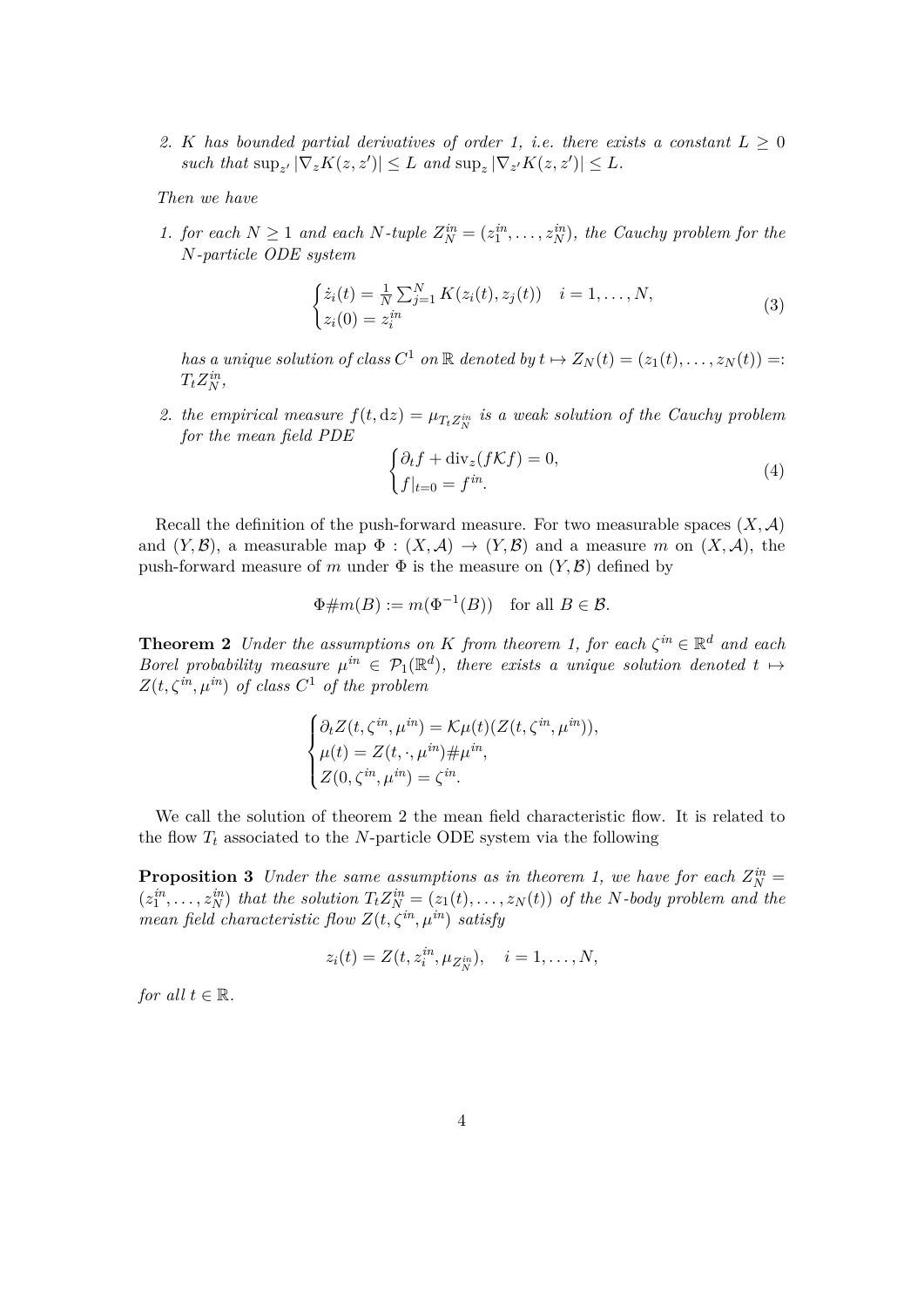#### **2.2 Dobrushin's stability estimate**

The Wasserstein (or Monge-Kantorovich) distance of order  $r \geq 1$  between two (Borel) probability measures with *r*-th moments  $\mu, \nu \in \mathcal{P}_r(\mathbb{R}^d)$  is defined by

$$
W_r(\mu,\nu) = \inf_{\pi \in \Pi(\mu,\nu)} \left( \int_{\mathbb{R}^d \times \mathbb{R}^d} |x - y|^r \pi(\mathrm{d}x,\mathrm{d}y) \right)^{1/r}.
$$

Here,  $\Pi(\mu, \nu)$  is the space of couplings of  $\mu$  and  $\nu$ , i.e. it is the set of probability measures  $\pi$  on  $\mathbb{R}^d \times \mathbb{R}^d$  which have first marginal  $\mu$  and second marginal  $\nu$ . In the special case  $r = 1$  it is actually true that

$$
W_1(\mu,\nu) = \sup_{\text{Lip}(\phi) \le 1} \left| \int_{\mathbb{R}^d} \phi(z) \mu(\mathrm{d}z) - \int_{\mathbb{R}^d} \phi(z) \nu(\mathrm{d}z) \right|,
$$

where  $\text{Lip}(\phi)$  denotes the Lipschitz constant of  $\phi$  and the supremum is taken over all Lipschitz functions on  $\mathbb{R}^d$ . This fact comes from a duality argument in optimization.

**Theorem 4 (Dobrushin [1])** *Under the assumptions of theorem 1, for*  $\mu_1^{in}, \mu_2^{in} \in \mathcal{P}_1(\mathbb{R}^d)$ *and*  $t \in \mathbb{R}$ *, we let* 

$$
\mu_1(t) = Z(t, \cdot, \mu_1^{in}) \# \mu_1^{in}, \quad \mu_2(t) = Z(t, \cdot, \mu_2^{in}) \# \mu_2^{in}.
$$

*Then for all*  $t \in \mathbb{R}$ *, we have* 

$$
W_1(\mu_1(t), \mu_2(t)) \le e^{2L|t|} W_1(\mu_1^{in}, \mu_2^{in}).
$$

**Theorem 5 (Mean field limit)** *Assume that the interaction kernel*  $K \in C^1(\mathbb{R}^d \times$  $\mathbb{R}^d$ ,  $\mathbb{R}^d$ ) *satisfies the assumptions of theorem 1. Let*  $f^{in}$  *be a probability density on*  $\mathbb{R}^d$ *such that*

$$
\int_{\mathbb{R}^d} |z| f^{in}(z) \, \mathrm{d} z < \infty.
$$

*Then the Cauchy problem for the mean field PDE* (4) *with initial data f in has a unique weak solution*  $f \in C(\mathbb{R}, L^1(\mathbb{R}^d))$ *. For each*  $N \geq 1$ *, let*  $\mathfrak{Z}(N) = (z_{1,N}^{in}, \ldots, z_{N,N}^{in}) \in (\mathbb{R}^d)^N$ *be such that the empirical measure*  $\mu_{\mathfrak{z}(N)}$  *satisfies (where*  $\mathcal{L}^d$  *denotes Lebesgue measure in d dimensions)*

$$
W_1(\mu_{\mathfrak{Z}(N)}, f^{in}\mathcal{L}^d) \to 0 \quad \text{as } N \to \infty.
$$
 (5)

 $Let t \mapsto T_t \mathfrak{Z}(N) = (z_{1,N}(t), \ldots, z_{N,N}(t)) \in (\mathbb{R}^d)^N$  be the solution of the *N*-particle ODE  $(3)$  *with initial data*  $\mathfrak{Z}(N)$ *. Then* 

$$
\mu_{T_t \mathfrak{Z}(N)} \to f(t, \cdot) \mathcal{L}^d \quad \text{as } N \to \infty
$$

*in the weak topology of probability measures, with convergence rate*

$$
W_1(\mu_{T_t \mathfrak{Z}(N)}, f(t, \cdot)\mathcal{L}^d) \le e^{2L|t|} W_1(\mu_{\mathfrak{Z}(N)}, f^{in}\mathcal{L}^d) \to 0 \quad \text{as } N \to \infty
$$

*for each*  $t \in \mathbb{R}$ *.*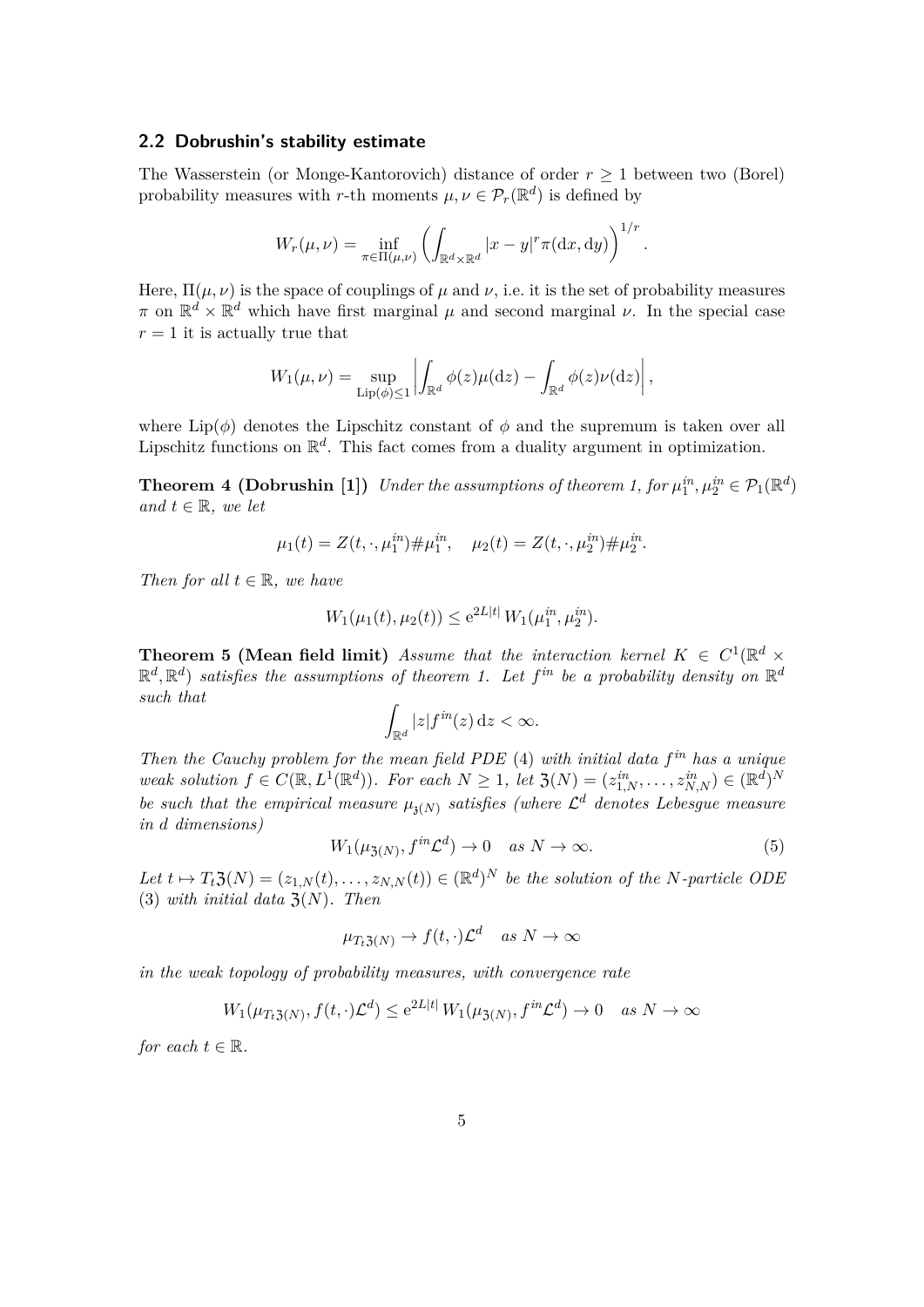Take a probability density  $f^{\text{in}}$  on  $\mathbb{R}^d$  that satisfies

$$
\int_{\mathbb{R}^d} |z|^2 f^{\rm in}(z) \, \mathrm{d} z < \infty.
$$

Let  $\Omega = (\mathbb{R}^d)^{\mathbb{N}}$ , i.e. it is the set of sequences of points in  $\mathbb{R}^d$  indexed by N. Let

$$
\mathcal{F} = \left\langle \prod_{n \geq 1} B_n \right\rangle
$$

be the *σ*-algebra on  $\Omega$  generated by cylinders,  $B_n$  are Borel sets in  $\mathbb{R}^d$  where  $B_n = \mathbb{R}^d$ for all but finitely many *n*. The measurable space  $(\Omega, \mathcal{F})$  is then endowed with the probability measure  $\mathbb{P} = (f^{\text{in}})^{\otimes \infty}$ , which acts on the cylinder sets as

$$
\mathbb{P}\left(\prod_{n\geq 1}B_n\right)=\prod_{n\geq 1}f^{\text{in}}(B_n).
$$

The condition (5) is guaranteed by the following

**Theorem 6** *For each*  $\mathbf{z}^{in} = (z_k^{in})_{k \geq 1} \in \Omega$ , let  $Z_N^{in} = (z_1^{in}, \ldots, z_N^{in})$ *. Then* 

$$
W_1(\mu_{Z_N^{in}}, f^{in}\mathcal{L}^d) \to 0 \quad as \ N \to \infty
$$

*for*  $\mathbb{P}\text{-}almost every \mathbf{z}^{\text{in}} \in \Omega$ .

**Lemma 7 ([7])** *The Wasserstein distance of order one metrizes the topology of weak convergence. This means for a sequence*  $(\mu_n)_{n\geq 1}$  *of probability measures in*  $\mathcal{P}_1(\mathbb{R}^d)$  *and*  $\mu \in \mathcal{P}_1(\mathbb{R}^d)$  *the two following statements are equivalent:* 

- *1.*  $W_1(\mu_n, \mu) \to 0$  *as*  $n \to \infty$ ,
- *2.*  $\mu_n \to \mu$  *in weak sense as*  $n \to \infty$  *and the "tightness condition"*

$$
\sup_n \int_{|z| \ge R} |z| \mu_n(\mathrm{d} z) \to 0 \quad \text{as } R \to \infty
$$

*holds.*

#### **2.3 BBGKY hierarchy, propagation of chaos**

We define the space of symmetric probability measures on the *N*-particle phase space by

$$
\mathcal{P}_{sym}((\mathbb{R}^d)^N) = \{ P \in \mathcal{P}((\mathbb{R}^d)^N) : S_{\sigma} \# P = P \text{ for all } \sigma \in \mathfrak{S}_N \},
$$

where for a permutation  $\sigma$  the transformation  $S_{\sigma}$  on  $(\mathbb{R}^d)^N$  is defined by

$$
S_{\sigma}(z_1,\ldots,z_N)=(z_{\sigma(1)},\ldots,z_{\sigma(N)}).
$$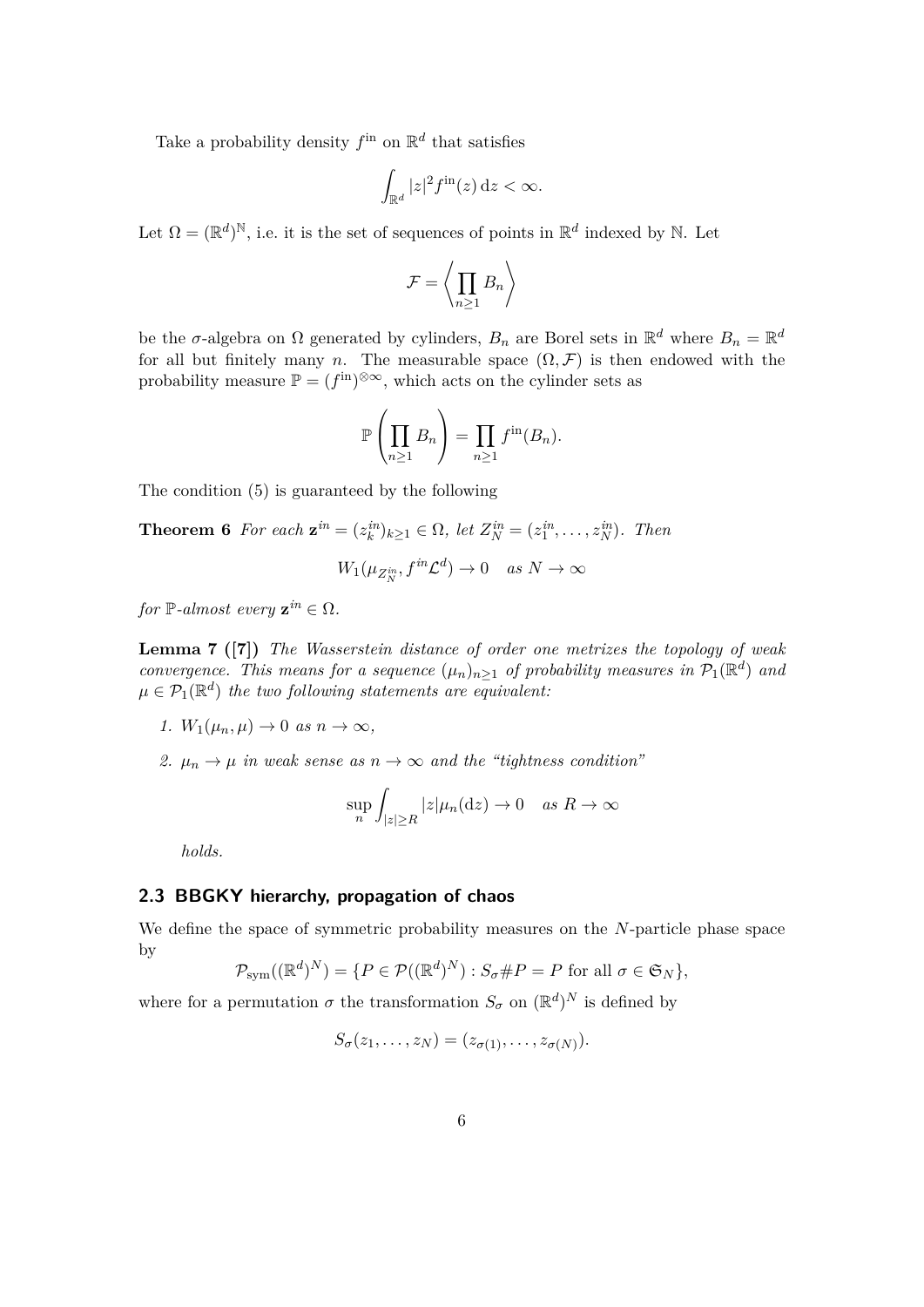For each  $N \in \mathbb{N}$ , each  $P_N \in \mathcal{P}_{sym}((\mathbb{R}^d)^N)$  and each  $k = 1, ..., N$ , we define the *k*-particle marginal  $P_{N:k} \in \mathcal{P}_{sym}((\mathbb{R}^d)^k)$  by the formula

$$
\int_{(\mathbb{R}^d)^k} \phi(z_1,\ldots,z_k) P_{N:k}(\mathrm{d} z_1\ldots\mathrm{d} z_k) = \int_{(\mathbb{R}^d)^N} \phi(z_1,\ldots,z_k) P_N(\mathrm{d} z_1\ldots\mathrm{d} z_N)
$$

for test functions  $\phi \in C_b((\mathbb{R}^d)^k)$ .

Now consider an *N*-particle symmetric probability measure  $F_N^{\text{in}} \in \mathcal{P}_{\text{sym}}((\mathbb{R}^d)^N)$  and define its time evolution via the push-forward unter the flow associated to the *N*-particle ODE (3),

$$
F_N(t) := T_t \# F_N^{\text{in}}, \quad t \in \mathbb{R}.
$$

Then  $F_N(t)$  is the unique weak solution in  $C(\mathbb{R}, w\text{-}P((\mathbb{R}^d)^N))$  of the Cauchy problem for the *N*-particle Liouville equation

$$
\begin{cases} \partial_t F_N + \frac{1}{N} \sum_{i,j=1}^N \text{div}_{z_i} (F_N K(z_i, z_j)) = 0, & z_1, \dots, z_N \in \mathbb{R}^d, t \in \mathbb{R}, \\ F_N|_{t=0} = F_N^{\text{in}}. \end{cases} \tag{6}
$$

Now it is important to notice that the symmetry condition on  $F_N^{\text{in}}$  is being propagated by the flow of the *N*-particle Liouville equation.

**Theorem 8** *Assume*  $K \in C^1(\mathbb{R}^d \times \mathbb{R}^d, \mathbb{R}^d)$  *satisfies the assumptions of theorem 1 and* let  $F_N^{in} \in \mathcal{P}_{1,sym}(\mathbb{R}^d)^N$  with time evolution  $F_N(t) = T_t \# F_N^{in}$  for all  $t \in \mathbb{R}$ . The sequence *of marginal distributions*  $F_{N:j}$  *of*  $F_N$  *for*  $j = 1, \ldots, N$  *is a weak solution of the string of equations*

$$
\begin{cases}\n\partial_t F_{N:1} + \frac{N-1}{N} \operatorname{div}_{z_1} [K(z_1, z_2) F_{N:2}]_{:1} = 0, \\
\partial_t F_{N: j} + \frac{N-j}{N} \sum_{l=1}^j \operatorname{div}_{z_l} [K(z_l, z_{j+1}) F_{N: j+1}]_{:j} \\
+ \frac{1}{N} \sum_{k,l=1}^j \operatorname{div}_{z_l} (K(z_l, z_k) F_{N: j}) = 0, \qquad j = 2, \dots N - 1, \\
\partial_t F_{N: N} + \frac{1}{N} \sum_{k,l=1}^N \operatorname{div}_{z_l} (K(z_l, z_k) F_{N: N}) = 0\n\end{cases}
$$

*with initial conditions*  $F_{N:j}|_{t=0} = F_{N:j}^{in}, j = 1, ..., N$ .

The string of equations in theorem 8 is called the BBGKY hierarchy. It is equivalent to the *N*-particle Liouville equation (6) and the advantage of deriving it lies in the following argument. Formally, we want to pass to the limit  $N \to \infty$  in (6) but this poses the question as to what the limiting object will be, as it is a symmetric function of infinitely many variables. If we take the BBKGY hierarchy and pass for a fixed *j* to the limit in  $F_{N,i}$ , the limit function  $F_i$  (assuming it exists) will be a priori a symmetric function of *j* variables. For the middle term in the equations, we have for  $N \to \infty$ 

$$
\frac{N-j}{N} \int_{\mathbb{R}^d} K(z_l, z_{j+1}) F_{N:j+1}(\mathrm{d} z_{j+1}) \to \int_{\mathbb{R}^d} K(z_l, z_{j+1}) F_{j+1}(\mathrm{d} z_{j+1})
$$

while for the last term

$$
\frac{1}{N}K(z_l, z_k)F_{N:j} \to 0.
$$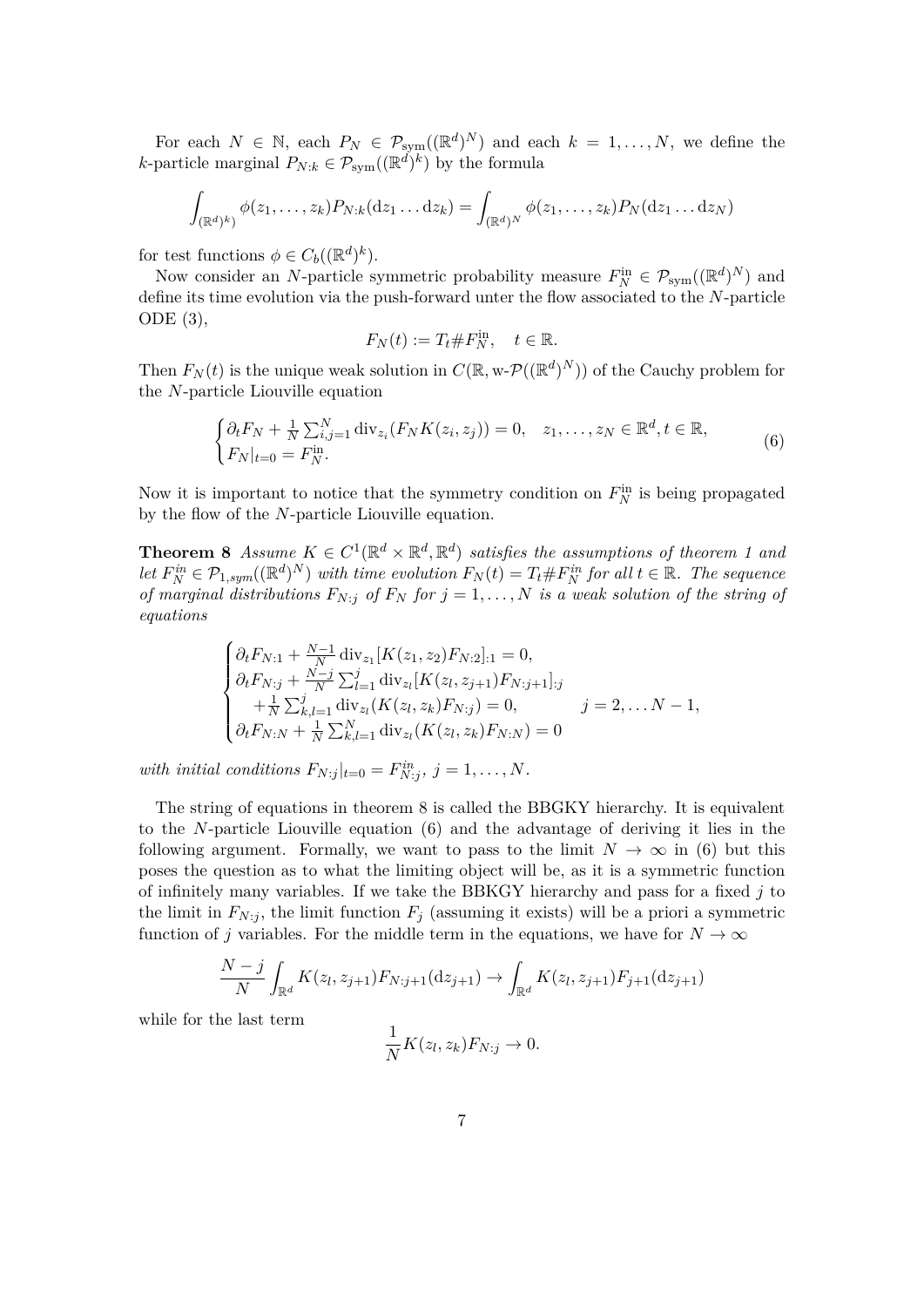Formally, we have that the limit function satisfies

$$
\partial_t F_j + \sum_{l=1}^j \text{div}_{z_l} \int_{\mathbb{R}^d} K(z_l, z_{j+1}) F_{j+1}(\text{d}z_{j+1}) = 0, \quad j \ge 1.
$$
 (7)

This string of equations is called the (infinite) Vlasov hierarchy and it looks already quite similar to the mean field PDE, which was our motivation in deriving it. The precise statement is given in the following

**Proposition 9** *Under the assumptions of theorem 1 on K, let f in be a smooth (at least*  $C^1$ ) probability density on  $\mathbb{R}^d$  with finite first moment, i.e.

$$
\int_{\mathbb{R}^d} |z| f^{in}(z) \, \mathrm{d} z < \infty.
$$

*Assume that the Cauchy problem for the mean field equation* (4) *with initial data f in has a classical* (*at least*  $C^1$ ) *solution*  $f$ *. Set*  $f_j(t, \cdot) = f(t, \cdot)^{\otimes j}$  *which means* 

$$
f_j(t, z_1,..., z_j) = \prod_{k=1}^j f(t, z_k)
$$

 $for each  $t \in \mathbb{R}$  and  $z_1, \ldots, z_j \in \mathbb{R}^d$ . Then the sequence  $(f_j)_{j \geq 1}$  is a solution of the infinite$ *mean field hierarchy*

$$
\partial_t f_j(z_1,\ldots,z_j) + \sum_{l=1}^j \operatorname{div}_{z_l} \int_{\mathbb{R}^d} K(z_l,z_{j+1}) f_{j+1}(z_1,\ldots,z_{j+1}) \, \mathrm{d} z_{j+1} = 0, \quad j \ge 1.
$$

Now we see how the method of hierarchies enables us to prove the mean field limit. Choosing factorized initial data for the *N*-particle Liouville equation, i.e. for a probability density  $f^{\text{in}}$  on  $\mathbb{R}^d$  with finite first order moment, we look at the *N*-particle Liouville equation (6) with this initial data. Assume we can prove  $F_{N:j} \to F_j$  (in some sense) for each  $j \geq 1$ , where  $F_j$  is a solution of the infinite hierarchy (7) and that we can prove the uniqueness of this solution.

Now let  $f$  be a solution of the mean field PDE  $(4)$  with initial data  $f<sup>in</sup>$ . From proposition 9 we know that  $f_j := f^{\otimes j}$  is a solution of the infinite mean field hierarchy (7) with initial data  $(f<sup>in</sup>)<sup>\otimes j</sup>$  and (assuming uniqueness) we thus have

$$
F_{N:j} \to F_j = f^{\otimes j}
$$
 as  $N \to \infty, j \ge 1$ .

For  $j = 1$  in particular, we have

$$
F_{N:1} \to f,
$$

which says that the first marginal of the solution of the *N*-particle Liouville equation with factorized initial data converges to the solution of the mean field PDE in the large *N* limit.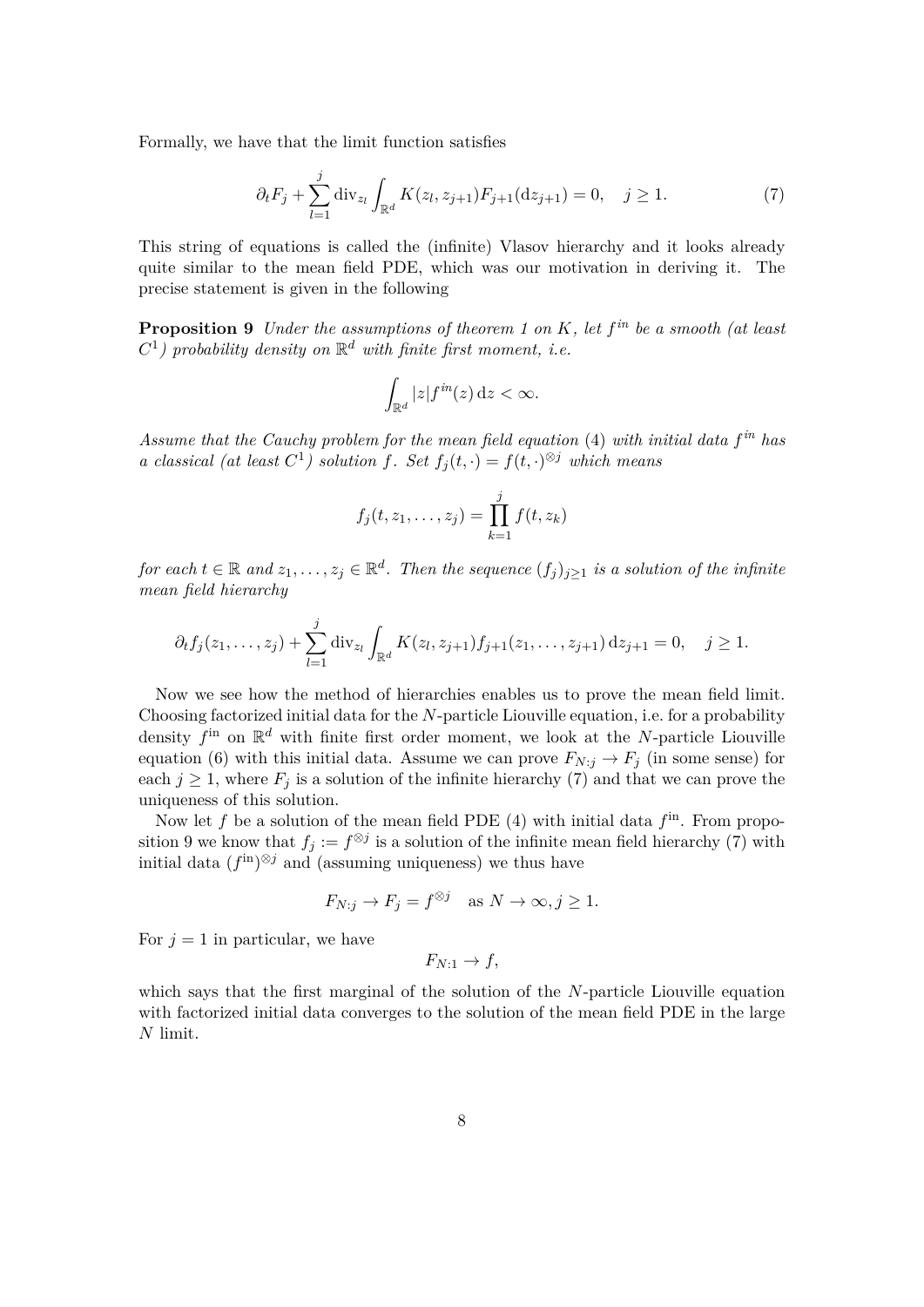Now we characterize the convergence of the marginals. Let *p* be a probability measure on  $\mathbb{R}^d$ . A sequence  $P_N$  of symmetric *N*-particle probability measures on  $(\mathbb{R}^d)^N$  is said to be *p*-chaotic if

$$
P_{N:j} \to p^{\otimes j}
$$
 weakly in  $\mathcal{P}((\mathbb{R}^d)^j)$ 

as  $N \to \infty$  for all  $j \geq 1$  fixed. This convergence can be characterized using the empirical measure.

**Theorem 10** Let  $p \in \mathcal{P}(\mathbb{R}^d)$  and  $P_N \in \mathcal{P}_{sym}((\mathbb{R}^d)^N)$ . Then the two following state*ments are equivalent:*

- *1. P<sup>N</sup> is p-chaotic;*
- 2. *for each*  $\phi \in C_b(\mathbb{R}^d)$  *and each*  $\epsilon > 0$ *, we have*

$$
P_N(\{Z_N \in (\mathbb{R}^d)^N : |\langle \mu_{Z_N} - p, \phi \rangle| \ge \epsilon\}) \to 0
$$

as  $N \to \infty$ , where  $\mu_{Z_N}$  is the empirical measure at the coordinates  $Z_N$ .

**Theorem 11** *Under assumptions on K of theorem 1, take a probability density f in on* R *d such that*

$$
\int_{\mathbb{R}^d} |z|^{d+5} f^{in}(z) \, \mathrm{d}z < \infty.
$$

Let  $F_N^{in} = (f^{in}\mathcal{L}^d)^{\otimes N}$  be the initial data to the N-particle Liouville equation (6) and *denote its solution by*  $F_N(t) = T_t \# F_N^{in}$ . Then we have, for each  $j \geq 1$  that  $F_N$  is  $f(t, \cdot)\mathcal{L}^d$ -chaotic, *i.e.* 

$$
F_{N:j}(t) \to (f(t,\cdot)\mathcal{L}^d)^{\otimes j} \quad weakly \in \mathcal{P}((\mathbb{R}^d)^j)
$$

as  $N \to \infty$ , where the probability density  $f(t, \cdot)$  is the solution of the mean field PDE (4)*.*

**Theorem 12 (Horowitz-Karandikar [5])** For all  $p \in \mathcal{P}(\mathbb{R}^d)$  such that  $a := \langle p, |z|^{d+5} \rangle$ ∞ *we have that*

$$
\int_{(\mathbb{R}^d)^N} W_2(\mu_{Z_N}, p)^2 p^{\otimes N}(\mathrm{d}Z_N) \le \frac{C(a, d)^2}{N^{2/(d+4)}},
$$

where the constant  $C(a, d)$  depends on the constant a and the dimension d.

**Theorem 13** *Under the assumptions of theorem 1 on K*, let  $F_N^{\text{in}} \in \mathcal{P}_{1,\text{sym}}((\mathbb{R}^d)^N)$  and  $F_N(t)$  *its time evolution via the N-particle Liouville equation* (6)*. Then* 

$$
\int_{(\mathbb{R}^d)^N} \mu_{T_t Z_N^{in}}^{\otimes m} F_N^{in}(\mathrm{d}Z_N^{in}) = \frac{N!}{(N-m)!N^m} F_{N:m}(t) + R_{N,m}(t),
$$

*where*  $R_{N,m}(t)$  *is a positive Radon measure on*  $(\mathbb{R}^d)^m$  *with total mass* 

$$
\langle R_{N,m}(t), 1 \rangle = 1 - \frac{N!}{(N-m)!N^m} \le \frac{m(m-1)}{2N}.
$$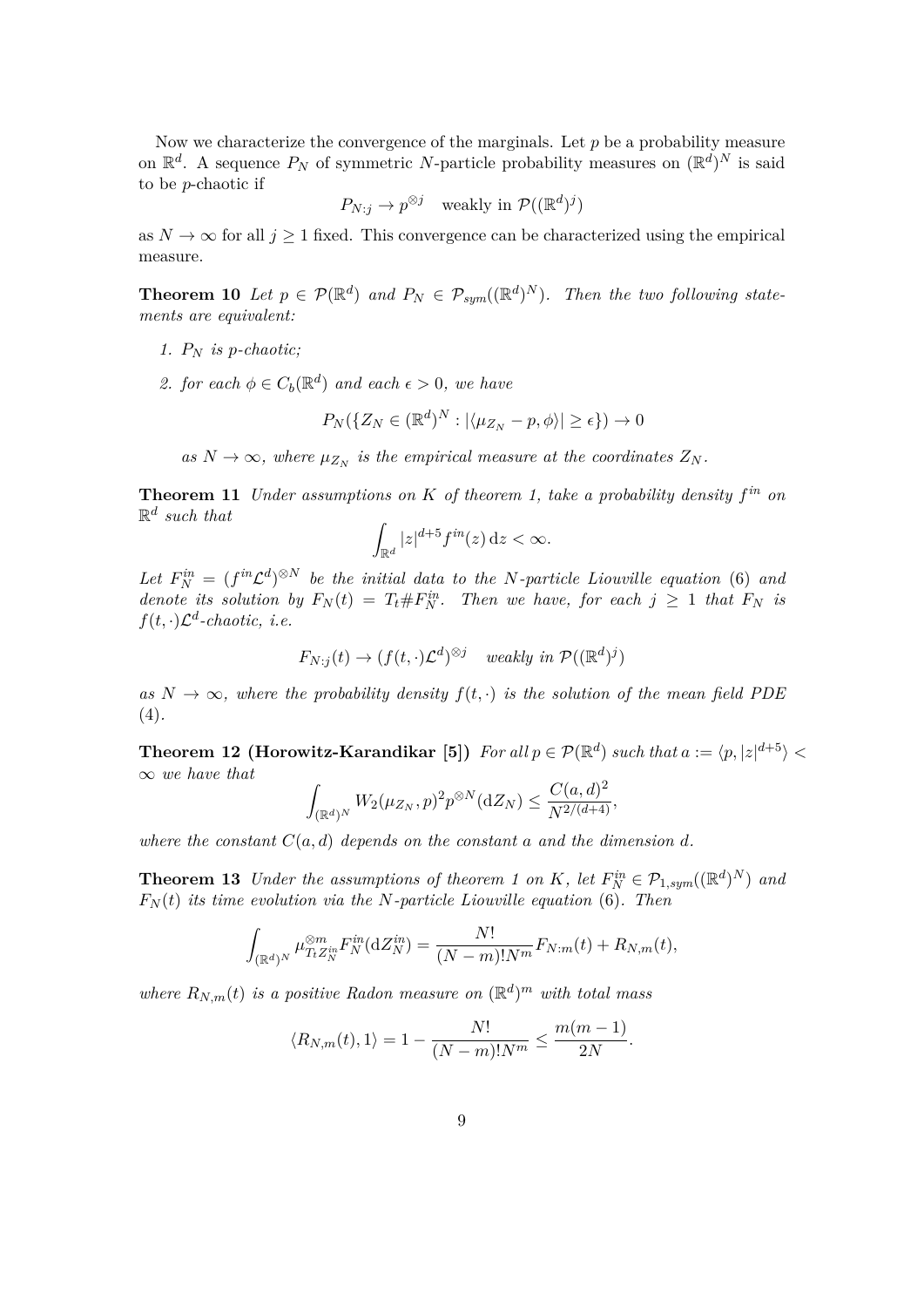*Furthermore, assuming the initial data is factorized,*  $F_N^{in} = (f^{in}\mathcal{L}^d)^{\otimes N}$ , with

$$
a = \int_{\mathbb{R}^d} |z|^{d+5} f^{in}(z) \, \mathrm{d}z < \infty,
$$

*we have*

$$
W_1(F_{N:1}(t), f(t)\mathcal{L}^d) \le \frac{C(a,d) e^{2L|t|}}{N^{1/(d+4)}}.
$$

Consider the notion of statistical solution. For the Cauchy problem of the ODE

$$
\begin{cases}\n\dot{x}(t) = v(x(t)), \\
x(0) = x_0\n\end{cases}
$$

we have existence of a global solution flow X if the vector field  $v$  is Lipschitz by the standard theorems such that  $t \mapsto X(t, x_0)$  is a solution to the ODE with initial condition  $X(0, x_0) = x_0$ . Now suppose instead of the initial condition  $x_0$  we are given a probability distribution  $\mu_0$  set on the space of initial data  $\mathbb{R}^d$ . Then define  $\mu(t) = X(t, \cdot) \# \mu_0$  for  $t \in \mathbb{R}$ . By the method of characteristics, we have that  $\mu(t)$  solves the Cauchy problem

$$
\begin{cases} \partial_t \mu(t) + \operatorname{div}(\mu(t)v) = 0, \\ \mu(0) = \mu_0. \end{cases}
$$

In our case, the initial data is set on the space of probability measures with finite first order moments on  $\mathbb{R}^d$ ,  $\mathcal{P}_1(\mathbb{R}^d)$ . So the notion of statistical solution would be to take initial data  $\nu_0$  from the probability measures on  $\mathcal{P}_1(\mathbb{R}^d)$ . We define the one-parameter group  $G_t f^{\text{in}} = f(t, \cdot)$ . Then the time evolution of  $\nu_0$  is analogously defined as  $\nu(t) =$  $G_t \# \nu_0$ . To determine the nature of  $\nu(t)$ , we write

$$
\int_{\mathcal{P}_1(\mathbb{R}^d)} p^{\otimes j} \nu(t, \mathrm{d}p) = \int_{\mathcal{P}_1(\mathbb{R}^d)} (G_t p)^{\otimes j} \nu_0(\mathrm{d}p),
$$

where we would like to test for appropriate continuous functions  $\mathcal F$  on some functional space. Certainly, polynomials should be contained in such a class. Thus we consider monomials of degree k on  $\mathcal{P}(\mathbb{R}^d)$ :

$$
M_{k,\phi}(p):=\int_{(\mathbb{R}^d)}\phi(z_1,\ldots,z_k)p(\mathrm{d}z_1)\ldots p(\mathrm{d}z_k)=\langle p^{\otimes k},\phi\rangle.
$$

The equality above becomes, if we specialize to  $\mathcal{F} = M_{j,\phi}$ 

$$
\int_{\mathcal{P}_1(\mathbb{R}^d)} p^{\otimes j} \nu(t, \mathrm{d}p) = \int_{\mathcal{P}_1(\mathbb{R}^d)} (G_t p)^{\otimes j} \nu_0(\mathrm{d}p).
$$

Defining

$$
F_j(t) := \int_{\mathcal{P}_1(\mathbb{R}^d)} (G_t p)^{\otimes j} \nu_0(\mathrm{d}p), \quad j \ge 1,
$$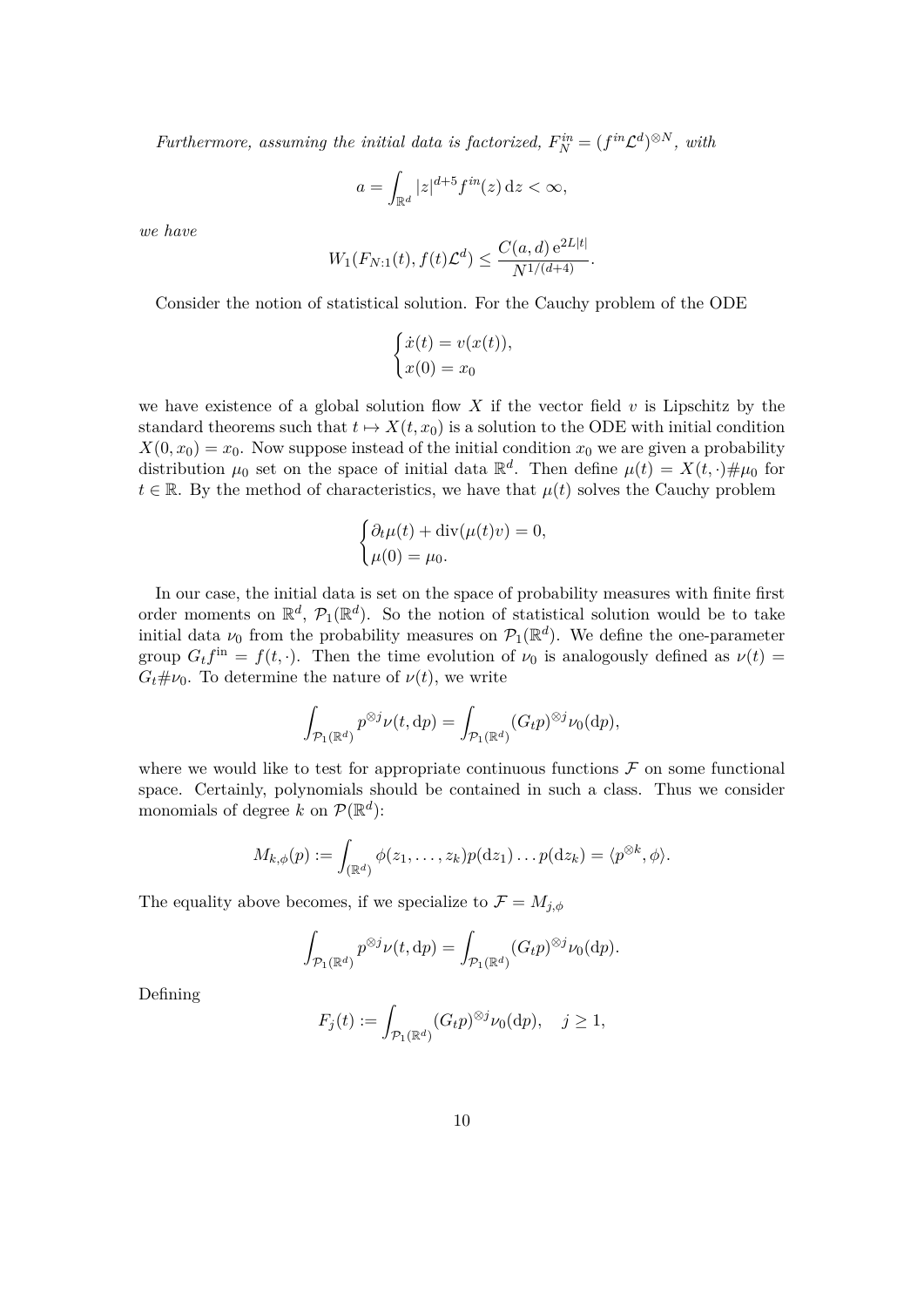we have that  $F_j$  is a solution of the infinite mean field hierarchy (7): Since  $(G_t p)^{\otimes j}$  is a solution of (7) and the hierarchy is a sequence of linear equations it follows that  $F_i$  is also a solution as it is an average under  $\nu_0$  of solutions.

Let  $\Omega = (\mathbb{R}^d)^{\mathbb{N}}$  equipped with product topology and associated Borel algebra  $\mathcal{B}(\Omega)$ . Denote by  $p^{\otimes \infty}$  the probability measure defined by

$$
p^{\otimes \infty} \left( \prod_{k \ge 1} E_k \right) = \prod_{k \ge 1} p(E_k)
$$

for each sequence  $E_k$  of Borel subsets of  $\mathbb{R}^d$  such that  $E_k = \mathbb{R}^d$  for all but finitely many *k*. Note  $(p^{\otimes \infty})_{:j} = p^{\otimes j}, j ≥ 1$ . Define

$$
\mathbf{F}(t) := \int_{\mathcal{P}_1(\mathbb{R}^d)} p^{\otimes \infty} \nu(t, \mathrm{d}p) = \int_{\mathcal{P}_1(\mathbb{R}^d)} (G_t p)^{\otimes \infty} \nu_0(\mathrm{d}p),
$$

then for each  $j \ge 1$  we have  $\mathbf{F}(t)_{:j} = F_j(t)$  and  $\mathbf{F}(t)_{:j}$  is a solution of the infinite mean field hierarchy. The natural extension regarding symmetric probability measures on  $\Omega$ is defined by the condition

$$
U_{\sigma}\#\mu=\mu, \quad U_{\sigma}(z_1,z_2,\dots)=(z_{\sigma(1)},\dots,z_{\sigma(N)},z_{N+1},\dots).
$$

We define a map  $t \mapsto \mathbf{P}(t)$  to be a measure-valued solution of the mean field hierarchy if and only if

$$
\partial_t \langle \mathbf{P}(t), \psi_j \rangle = \langle \mathbf{P}(t), \sum_{i=1}^j K(z_i, z_{j+1} \cdot \nabla_{z_i} \psi_j) \rangle
$$

for  $t \in I \subset \mathbb{R}$ , where *I* is an interval and  $\psi_j \in C_0^1((\mathbb{R}^d)^j)$ ,  $j \geq 1$ . With this definition,  $t \mapsto \mathbf{F}(t) \in \mathcal{P}_{sym}(\Omega)$  defined before is a measure-valued solution of the infinite mean field hierarchy with initial condition

$$
\mathbf{F}(0) = \int_{\mathcal{P}_1(\mathbb{R}^d)} p^{\otimes j} \nu_0(\mathrm{d}p).
$$

Two questions come to mind:

- 1. Are these measure-valued solutions uniquely determined by the initial data?
- 2. Are all measure-valued solutions of the mean field hierarchy defined by statistical solutions of the mean field PDE?

The answers are given by the two following theorems.

**Theorem 14 (Hewitt-Savage [4])** *For each*  $P \in P_{sym}(\Omega)$ *, there exists a unique probability measure*  $\pi$  *on*  $\mathcal{P}(\mathbb{R}^d)$  *such that* 

$$
\mathbf{P} = \int_{\mathcal{P}(\mathbb{R}^d)} p^{\otimes \infty} \pi(\mathrm{d}p).
$$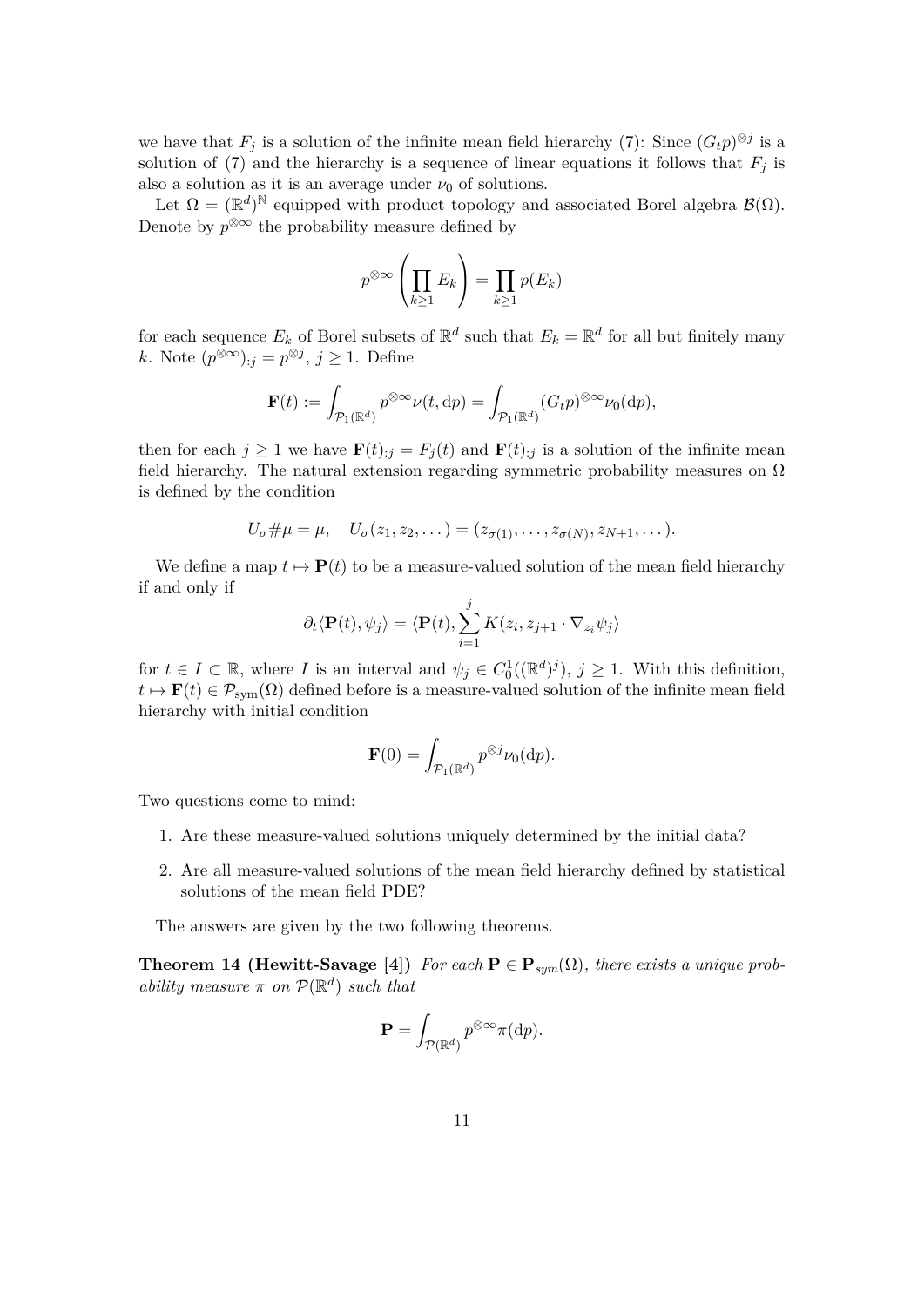**Theorem 15 (Spohn [6])** *Under the assumptions of theorem 1 on the interaction kernel K, for each probability measure*  $\nu^{in}$  *on*  $\mathcal{P}_1(\mathbb{R}^d)$ *, the only measure-valued solution of the Vlasov hierarchy with initial data*

$$
\mathbf{F}^{in}=\int_{\mathcal{P}_1(\mathbb{R}^d)}p^{\otimes \infty}\nu^{in}(\mathrm{d} p)
$$

*is*

$$
\mathbf{F}(t) = \int_{\mathcal{P}_1(\mathbb{R}^d)} (G_t p)^{\otimes \infty} \nu^{in}(\mathrm{d}p), \quad t \in \mathbb{R}.
$$

For  $P \in \mathcal{P}_{1,\text{sym}}((\mathbb{R}^d)^M)$  and  $Q \in \mathcal{P}_{1,\text{sym}}((\mathbb{R}^d)^N)$  we define a variant of the Wasserstein distance by

$$
\mathcal{W}_1(P,Q) = \inf_{\rho \in \Pi(P,Q)} \int_{\mathbb{R}^{dM} \times \mathbb{R}^{dN}} W_1(\mu_{X_M}, \mu_{Y_N}) \rho(\mathrm{d}X_M, \mathrm{d}Y_N).
$$

In the same setting as Spohn's theorem, we can find a stability estimate for solutions of the *N*-particle Liouville equation with statistical initial data:

**Theorem 16 (Golse-Mouhot-Ricci [2])** For  $M, N \geq 1$  let  $P_M^{in} \in \mathcal{P}_{1,sym}((\mathbb{R}^d)^M)$  and  $Q_N^{in} \in \mathcal{P}_{1,sym}((\mathbb{R}^d)^N)$  and assume that the interaction kernel satisfies the assumptions of *theorem 1. Denote by*  $P_M(t)$  *and*  $Q_N(t)$  *the solutions to the*  $M$ *- and*  $N$ *-particle Liouville equations with initial data*  $P_M^{in}$  *and*  $Q_N^{in}$  *respectively. Then* 

*1.* For each  $t \in \mathbb{R}$ , one has

$$
D_{MK,1}(P_M(t), Q_N(t)) \le e^{2L|t|} D_{MK,1}(P_M^{in}, Q_N^{in}).
$$

*2.* For each  $t \in \mathbb{R}$ ,  $m, M, N \in \mathbb{N}$  such that  $M, N \geq m$  and for each bounded Lipschitz *continuous function*  $\phi_m$  *on*  $(\mathbb{R}^d)^m$ *, one has* 

$$
\langle P_{M:m}(t) - Q_{N:m}(t), \phi_m \rangle|
$$
  
\$\leq m e^{2L|t|} \operatorname{Lip}(\phi\_m) \mathcal{D}\_{MK,1}(P\_M^{in}, Q\_N^{in}) + m(m-1) ||\phi\_m||\_\infty \left(\frac{1}{M} + \frac{1}{N}\right).

# **3 The case of singular interaction kernels: Coulomb and gravitational force**

#### **3.1 Main example: Coulomb/gravitational force**

A well-known example for the interaction force is the Coulomb or the graviational force which is given by

$$
F(x) = C \frac{x}{|x|^d}, \quad d \neq 2.
$$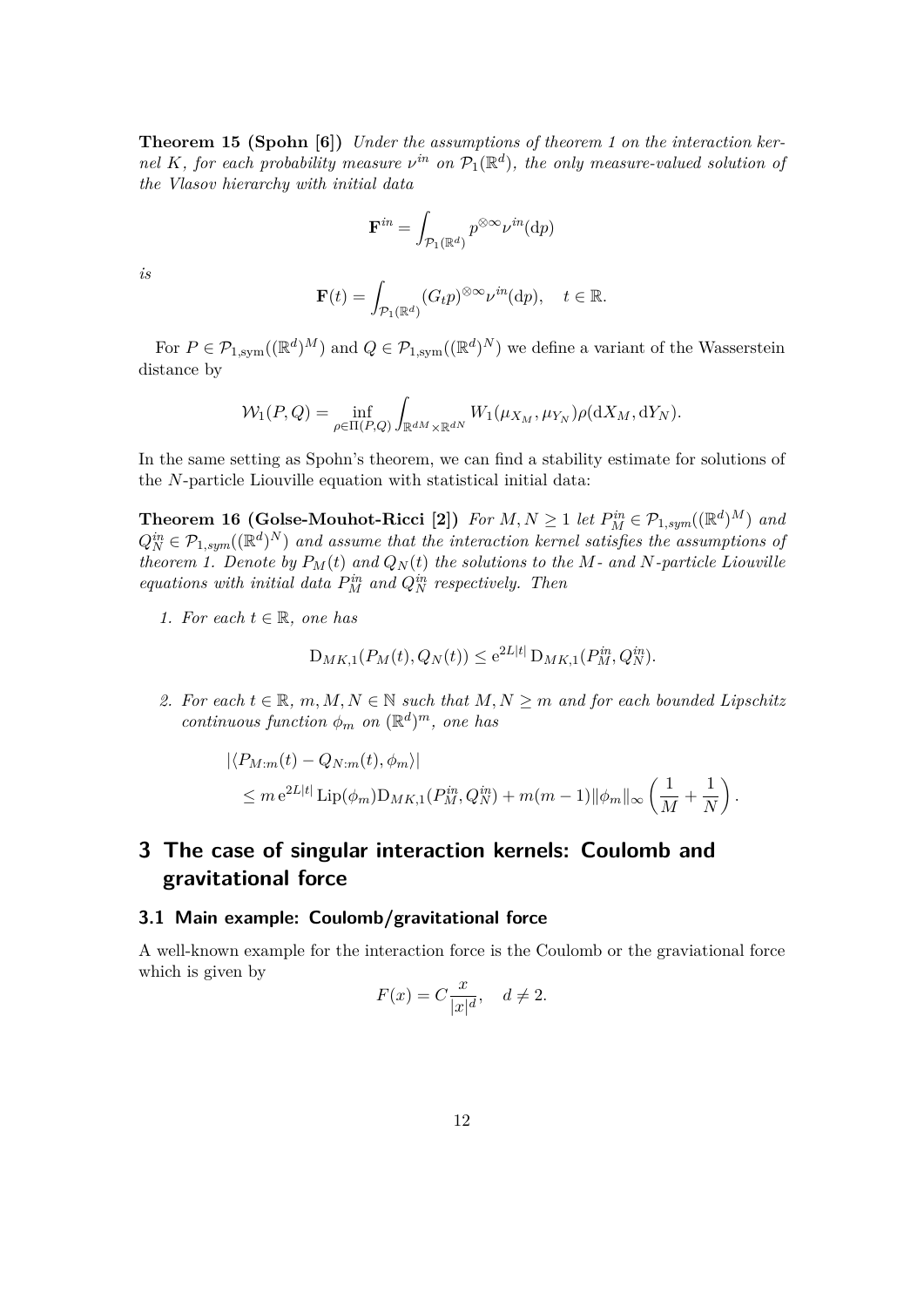In two dimensions, the force is logarithmic in the distance,  $F(x) = C \log(|x|)$ . This comes from the fact that the Coulomb force is the negative gradient of the Coulomb potential which in turn is defined as the Green's function of the Laplacian:

$$
V(x) = C \frac{1}{|x|^{d-2}}, \quad -\Delta V = \delta.
$$

For positive *C*, this corresponds to the Coulomb force of charges with equal sign and for negative *C* it corresponds to gravitational interaction. The particles considered in this system could thus be ions or electrons in a plasma or stars (or clusters of stars, galaxies, ...). As the number of particles in such systems usually is very large  $(10^9)$  to  $10^{25}$ , solving (2) numerically is already challenging. Notice that  $F(x)$  is singular at the origin.

The singularity at the origin poses a problem if one attempts to obtain the same results as in section 2 as the Gronwall estimates are no longer as easy to establish. Instead we have to work with the structure of the equation itself and look at the trajectories of particles that get close to each other in position-velocity space.

#### **3.2 Mean field limit**

We want to quantify the strength of the singularity in the force. Therefore we define two different conditions for "weakly" and "strongly" singular forces. *F* is weakly singular if it satisfies the condition  $(S^{\alpha})$  for  $0 < \alpha < 1$ :

$$
(S^{\alpha}) \quad \exists C > 0 \quad \forall x \in \mathbb{R}^d \setminus \{0\} \quad |F(x)| \leq \frac{C}{|x|^{\alpha}}, \ |\nabla F(x)| \leq \frac{C}{|x|^{\alpha+1}}.
$$

Strongly singular forces will be cut off at the origin. We say that  $F$  satisfies  $(S_m^{\alpha})$  if

- 1. *F* satisfies  $(S^{\alpha})$  for  $1 \leq \alpha < d-1$ ,
- 2. For  $|x| \geq N^{-m}$  we have  $F_N(x) = F(x)$ ,
- 3. For  $|x| \leq N^{-m}$  we have  $|F_N(x)| \leq N^{m\alpha}$ .

**Theorem 17 (Hauray-Jabin [3])** *Assume the interaction force satisfies an*  $(S^{\alpha})$  *condition for*  $\alpha < 1$  *and the initial data f<sup>in</sup> is such that the Vlasov equation has a unique solution*  $f(t)$ *. Assume further that the initial conditions*  $Z_N^{in}$  *satisfy some compatibility conditions and denote*  $Z_N(t)$  *the unique solution to the ODE system. Then for*  $N \ge e^{cT}$ 

$$
W_1(\mu_{Z_N}(t), f(t)) \le e^{Ct} \left( W_1(\mu_{Z_N^{in}}, f^{in}) + 2N^{-\frac{\gamma}{2d}} \right),
$$

*where*  $\gamma \in (0,1)$  *and*  $t \in [0,T]$ *; c and C denote positive constants.* 

The exact compatibility conditions on the initial data  $Z_N^{\text{in}}$  are

1. The local density does not exceed a certain bound,

$$
\sup_{z \in \mathbb{R}^{2d}} N^{\gamma} \mu_{Z_N^{\text{in}}}(B_{2d}(z, N^{-\gamma/(2d)})) \le C
$$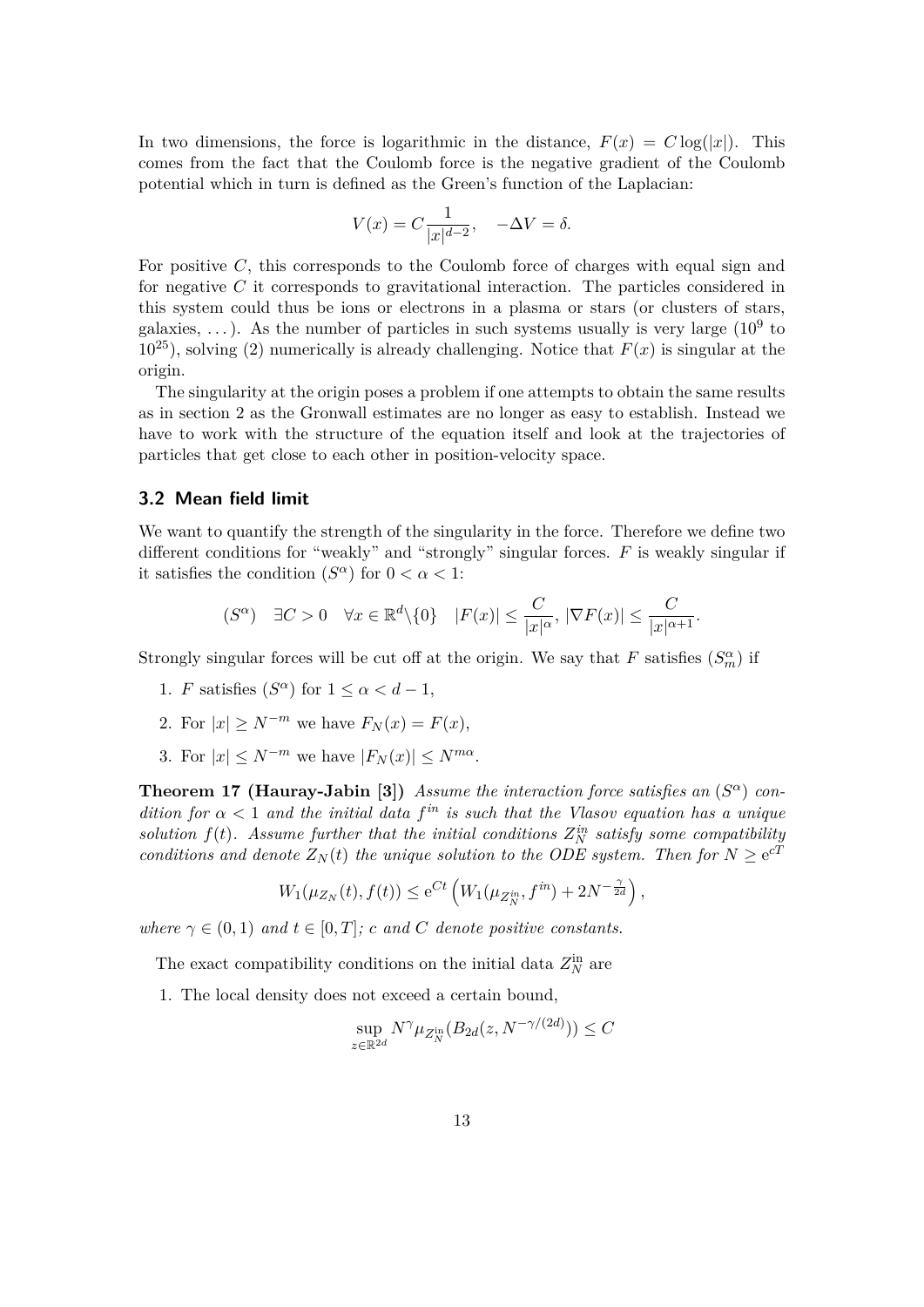2. The coordinates are contained in a ball of finite radius  $R > 0$ ,

$$
\mathrm{supp}\,\mu_{Z_N^{\mathrm{in}}} \subset B_{2d}(0,R).
$$

3. The initial interparticle distance is bounded below,

$$
\inf_{i \neq j} |z_i^{\text{in}} - z_j^{\text{in}}| \ge N^{-\gamma(1+r)/(2d)}.
$$

Here, we want to give some ideas for the proof of theorem 17:

• Use the Wasserstein distance of order ∞:

$$
W_\infty(\mu,\nu)=\inf_{\pi\in\Pi(\mu,\nu)}\pi\textrm{-}\mathop{\mathrm{ess\,sup}}|x-y|
$$

Since  $W_1 \leq W_{\infty}$ , a control on the infinite Wasserstein distance will imply control on the one Wasserstein distance

- Introduce a scale  $\epsilon(N) = N^{-\gamma/(2d)}$  for  $\gamma \in (0,1)$ . Notice that  $\epsilon$  is larger than the average inter-particle distance of order *N* <sup>−</sup>1*/*(2*d*)
- Use this scale to distinguish contributions from three different domains
- Define the minimal inter-particle distance

$$
d_N(t) = \inf_{i \neq j} |z_i(t) - z_j(t)|.
$$

Then we have to distinguish contributions from three different domains (compare figure 1). They are

- 1. Particles that are sufficiently far away from each other in position space
- 2. Particles that are  $\epsilon$ -close in position space but have sufficiently different velocities
- 3. Particles that are  $\epsilon$ -close in  $\mathbb{R}^{2d}$

Carefully summing up contributions from the different domains gives two differential inequalities (for rescaled versions  $\hat{W}_{\infty}$  and  $\hat{d}_n$  of  $W_{\infty}$  and  $d_N$  that are of order one)

$$
\frac{\tilde{W}_{\infty}(t) - \tilde{W}_{\infty}(t - \epsilon)}{\epsilon} \le C(\tilde{W}_{\infty}(t) + \text{Rest}),
$$

$$
\frac{\tilde{d}_{N}(t) - \tilde{d}_{N}(t - \epsilon)}{\epsilon} \ge -C(\tilde{d}_{N}(t) + \text{Rest}).
$$

The terms in "Rest" come with small weights  $\epsilon^{\beta}$  for positive  $\beta$  such that these inequalities provide uniform bounds until a critical time  $T_{\epsilon}$  with  $T_{\epsilon} \to \infty$  as  $\epsilon \to 0$ .